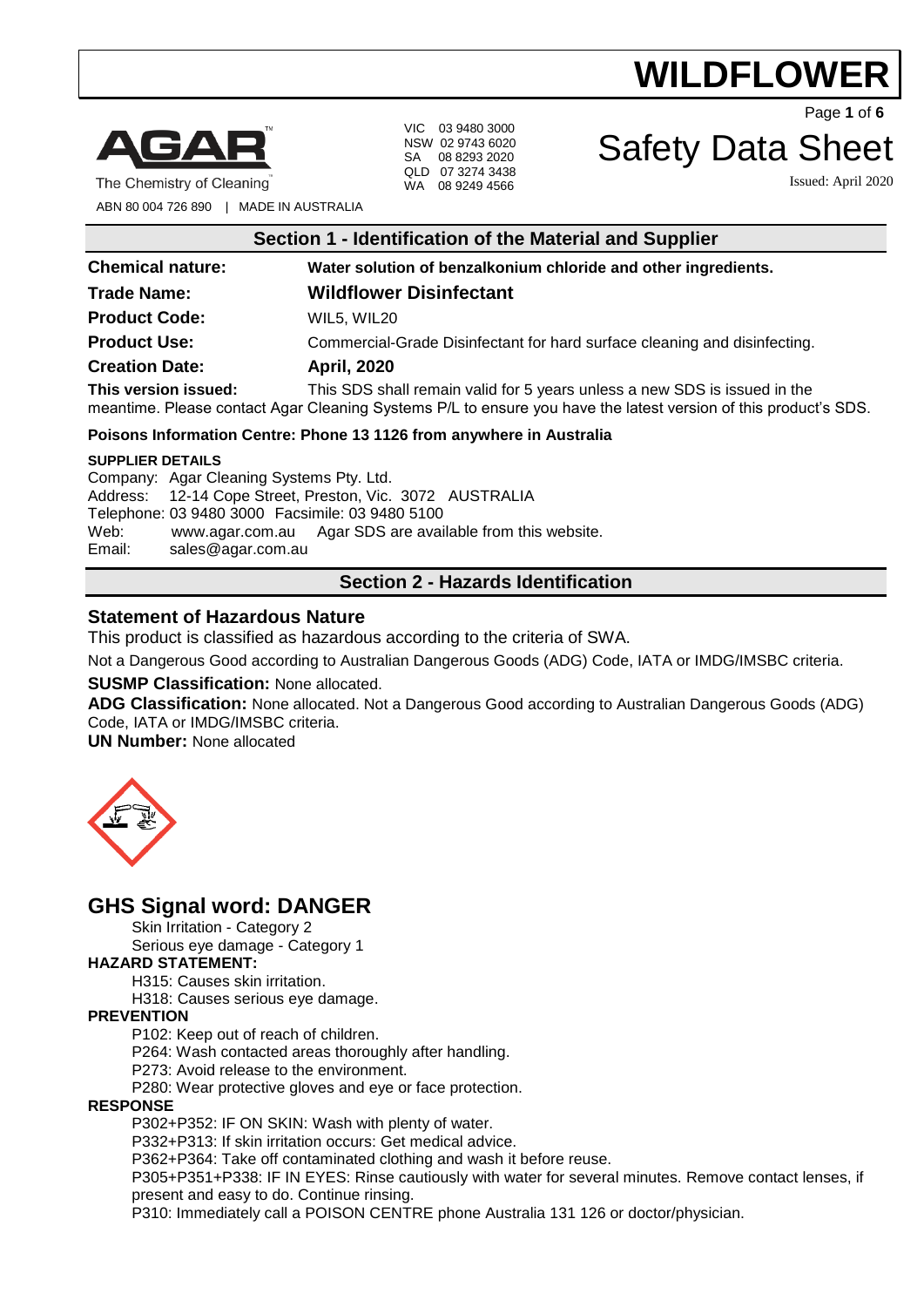Page **2** of **6**

#### **DISPOSAL**

P501: If they can not be recycled, dispose of contents to an approved waste disposal plant and containers to landfill (see Section 13 of this SDS).

### **Diluted Product**

**This product becomes non-hazardous when diluted to 1 in 33 (3.0%) or more with water.**

### **Physical Description & Colour: Green liquid.**

**Odour:** Floral fragrance.

**Major Health Hazards:** Serious damage to eyes and skin irritation.

| <b>Section 3 - Composition/Information on Ingredients</b> |                     |          |         |                                                    |
|-----------------------------------------------------------|---------------------|----------|---------|----------------------------------------------------|
| Ingredients                                               | <b>CAS No</b>       | Conc, %  |         | TWA (mg/m <sup>3</sup> ) STEL (mg/m <sup>3</sup> ) |
| Benzalkonium chloride                                     | $63449-41-2 \leq 5$ |          | not set | not set                                            |
| Nonionic detergents                                       | secret              | ~10      | not set | not set                                            |
| Water and other non hazardous ingredients                 | 7732-18-5           | to $100$ | not set | not set                                            |

**Emergency Overview**

This is a commercial product whose exact ratio of components may vary slightly. Minor quantities of other non hazardous ingredients are also possible.

The SWA TWA exposure value is the average airborne concentration of a particular substance when calculated over a normal 8 hour working day for a 5 day working week. The STEL (Short Term Exposure Limit) is an exposure value that may be equalled (but should not be exceeded) for no longer than 15 minutes and should not be repeated more than 4 times per day. There should be at least 60 minutes between successive exposures at the STEL. The term "peak "is used when the TWA limit, because of the rapid action of the substance, should never be exceeded, even briefly.

### **Section 4 - First Aid Measures**

### **General Information:**

You should call the Poisons Information Centre if you feel that you may have been poisoned, burned or irritated by this product. The number is 13 1126 from anywhere in Australia (0800 764 766 in New Zealand) and is available at all times. Have this SDS with you when you call.

### **Undiluted Product:**

**Inhalation:** No first aid measures normally required. However, if inhalation has occurred, and irritation has developed, remove to fresh air and observe until recovered. If irritation becomes painful or persists more than about 30 minutes, seek medical advice. **Skin Contact:** Wash gently and thoroughly with water (use non-abrasive soap if necessary) for 5 minutes or until chemical is removed.

**Eye Contact:** Immediately flush the contaminated eye(s) with lukewarm, gently flowing water for 15 minutes or until the product is removed, while holding the eyelid(s) open. Take care not to rinse contaminated water into the unaffected eye or onto the face. Obtain medical attention immediately. Take special care if exposed person is wearing contact lenses.

**Ingestion:** If swallowed, do NOT induce vomiting. Wash mouth with water and give some water to drink. If symptoms develop, or in doubt, contact a Poisons Information Centre, or a doctor.

### **Diluted Product (1 in 33 or more):**

**Inhalation:** First aid is not generally required. **Skin Contact:** First aid is not generally required. However, if irritation does occur, flush with water until product is removed.

**Eye Contact:** Immediately flush the contaminated eye(s) with lukewarm, gently flowing water for 5 minutes or until the product is removed, while holding the eyelid(s) open. Take special care if exposed person is wearing contact lenses. If irritation occurs, obtain medical advice.

**Ingestion:** First aid is not generally required. Seek medical attention if you feel unwell.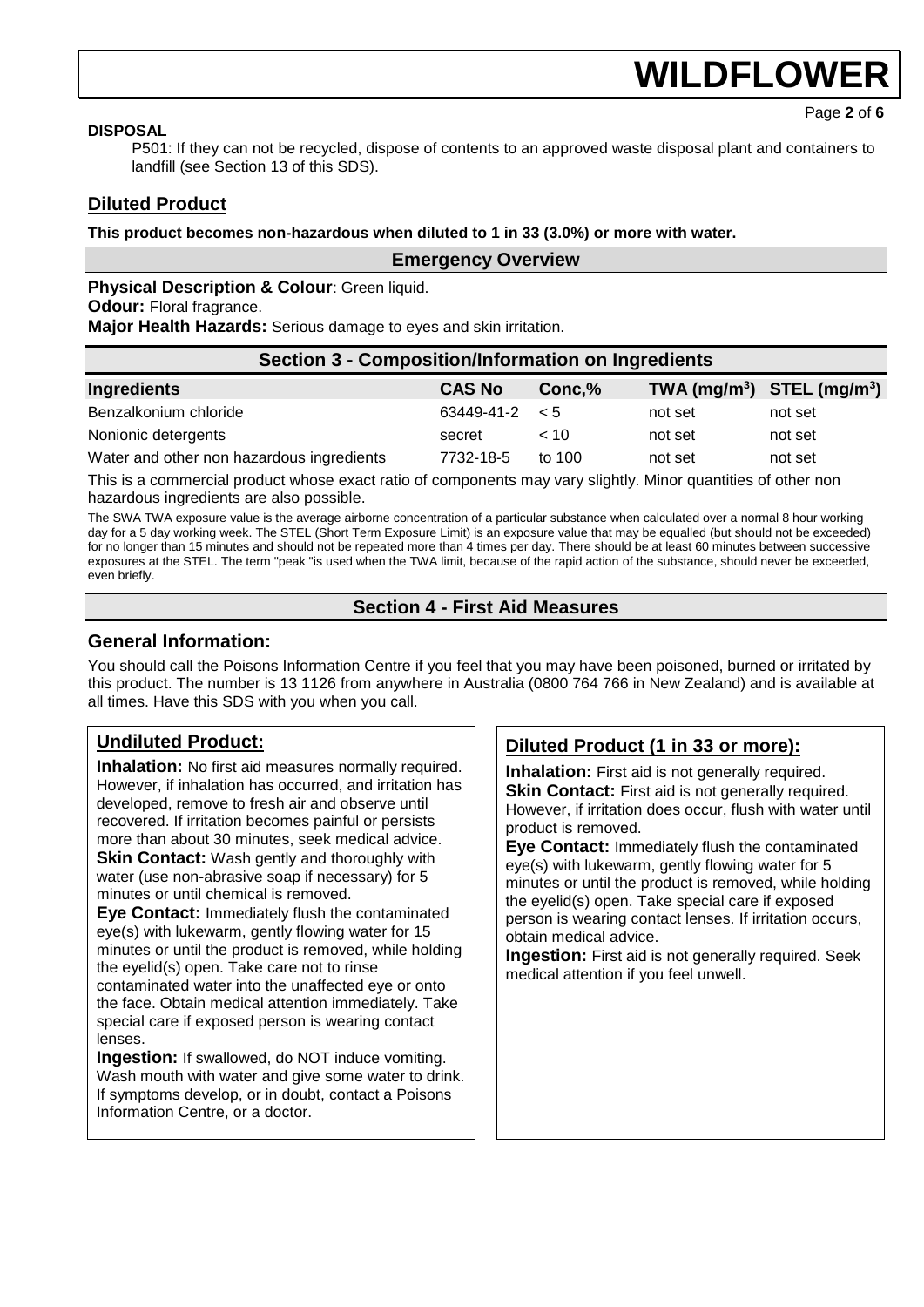### **Section 5 - Fire Fighting Measures**

**Fire and Explosion Hazards**: The major hazard in fires is usually inhalation of heated and toxic or oxygen deficient (or both), fire gases. There is no risk of an explosion from this product under normal circumstances if it is involved in a fire.

Only small quantities of decomposition products are expected from this product at temperatures normally achieved in a fire. This will only occur after heating to dryness.

Fire decomposition products from this product are likely to be irritating if inhaled.

**Extinguishing Media:** Not combustible. Use extinguishing media suited to burning materials.

**Fire Fighting:** If a significant quantity of this product is involved in a fire, call the fire brigade.

| Flash point:                     | Does not burn.                  |
|----------------------------------|---------------------------------|
| <b>Upper Flammability Limit:</b> | Does not burn.                  |
| <b>Lower Flammability Limit:</b> | Does not burn.                  |
| <b>Autoignition temperature:</b> | Not applicable - does not burn. |
| <b>Flammability Class:</b>       | Does not burn.                  |
|                                  |                                 |

### **Section 6 - Accidental Release Measures**

**Accidental release:** Minor spills do not normally need any special cleanup measures. In the event of a major spill, prevent spillage from entering drains or water courses. Wear full protective clothing including eye/face protection. All skin areas should be covered. See below under Personal Protection regarding Australian Standards relating to personal protective equipment. Suitable materials for protective clothing include rubber, PVC. Eye/face protective equipment should comprise as a minimum, protective glasses and, preferably, goggles. If there is a significant chance that vapours or mists are likely to build up in the cleanup area, we recommend that you use a respirator. Usually, no respirator is necessary when using this product. However, if you have any doubts consult the Australian Standard mentioned below (section 8). Otherwise, not normally necessary.

Stop leak if safe to do so, and contain spill. Absorb onto sand, vermiculite or other suitable absorbent material. If spill is too large or if absorbent material is not available, try to create a dike to stop material spreading or going into drains or waterways. Sweep up and shovel or collect recoverable product into labelled containers for recycling or salvage, and dispose of promptly. Recycle containers wherever possible after careful cleaning. After spills, wash area preventing runoff from entering drains. If a significant quantity of material enters drains, advise emergency services. This material may be suitable for approved landfill. Ensure legality of disposal by consulting regulations prior to disposal. Thoroughly launder protective clothing before storage or re-use. Advise laundry of nature of contamination when sending contaminated clothing to laundry.

### **Section 7 - Handling and Storage**

**Handling:** Keep exposure to this product to a minimum, and minimise the quantities kept in work areas. Check Section 8 of this SDS for details of personal protective measures, and make sure that those measures are followed. The measures detailed below under "Storage" should be followed during handling in order to minimise risks to persons using the product in the workplace. Also, avoid contact or contamination of product with incompatible materials listed in Section 10.

**Storage:** Make sure that the product does not come into contact with substances listed under "Incompatibilities" in Section 10. Some liquid preparations settle or separate on standing and may require stirring before use. Check packaging - there may be further storage instructions on the label.

### **Section 8 - Exposure Controls and Personal Protection**

The following Australian Standards will provide general advice regarding safety clothing and equipment: Respiratory equipment: **AS/NZS 1715**, Protective Gloves: **AS 2161**, Occupational Protective Clothing: AS/NZS 4501 set 2008, Industrial Eye Protection: **AS1336** and **AS/NZS 1337**, Occupational Protective Footwear: **AS/NZS2210**.

**SWA Exposure Limits TWA (mg/m<sup>3</sup> ) STEL (mg/m<sup>3</sup> )** Exposure limits have not been established by SWA for any of the significant ingredients in this product.

No special equipment is usually needed when occasionally handling small quantities. The following instructions are for bulk handling or where regular exposure in an occupational setting occurs without proper containment systems.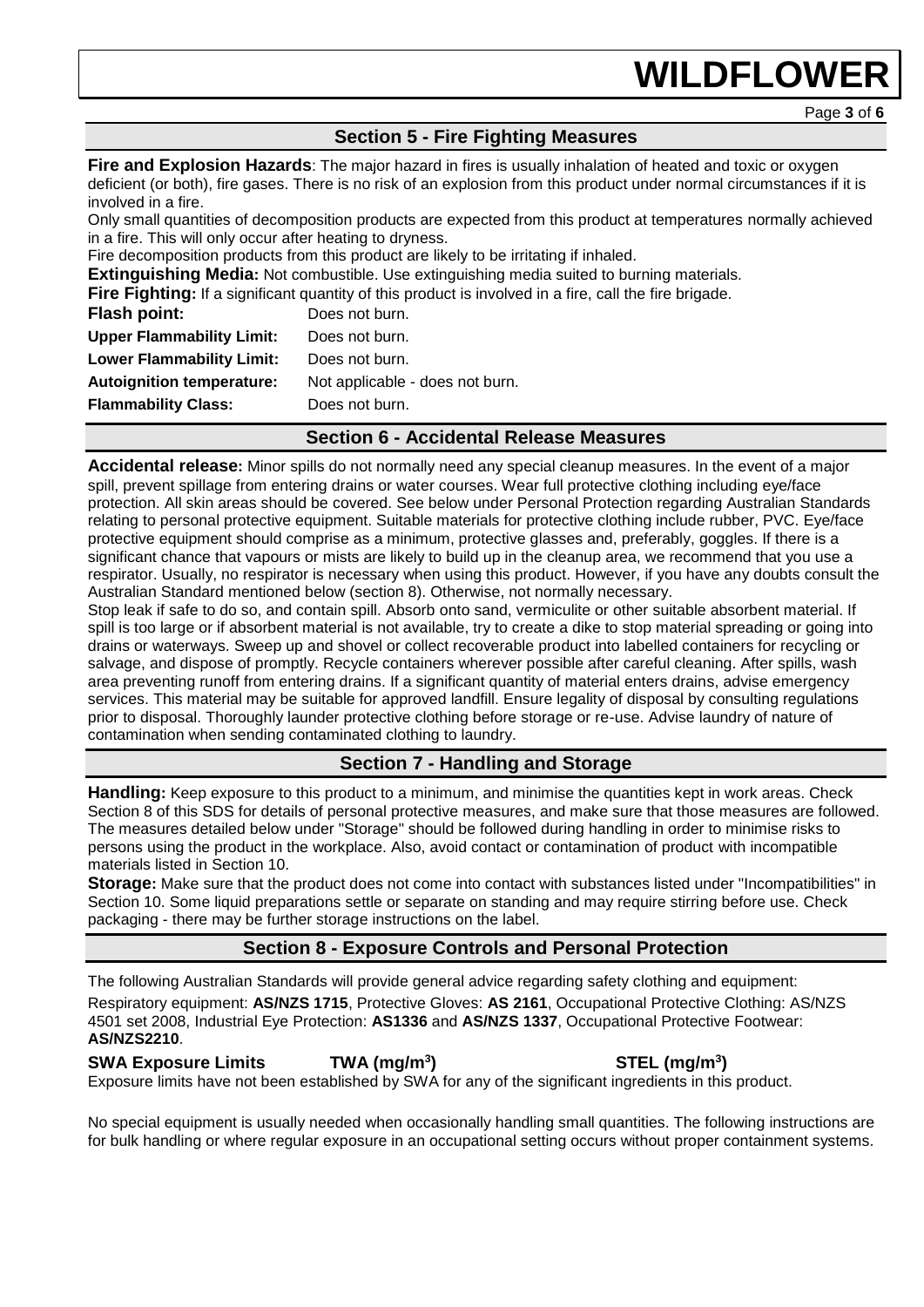Page **4** of **6**

| <b>Undiluted Product:</b><br><b>Ventilation:</b> No special ventilation requirements are<br>normally necessary for this product. However, make<br>sure that the work environment remains clean and<br>that vapours and mists are minimised.<br>Eye Protection: Protective glasses or goggles<br>should be worn when this product is being used.<br>Failure to protect your eyes may cause them harm.<br>Emergency eye wash facilities are also<br>recommended in an area close to where this product<br>is being used.<br><b>Skin Protection: Prevent skin contact by wearing</b><br>impervious gloves, clothes and preferably, apron.<br>Make sure that all skin areas are covered.<br><b>Respirator:</b> Usually, no respirator is necessary<br>when using this product. | Diluted Product (1 in 33 or more):<br>No special equipment is required when using<br>solutions at dilution rates of 1 in 33 or more.<br><b>Ventilation:</b> No special ventilation requirements are<br>necessary.<br>Eye Protection: Not required under normal<br>conditions.<br>Skin Protection: Not required under normal<br>conditions.<br><b>Respirator:</b> Not required under normal conditions. |
|----------------------------------------------------------------------------------------------------------------------------------------------------------------------------------------------------------------------------------------------------------------------------------------------------------------------------------------------------------------------------------------------------------------------------------------------------------------------------------------------------------------------------------------------------------------------------------------------------------------------------------------------------------------------------------------------------------------------------------------------------------------------------|--------------------------------------------------------------------------------------------------------------------------------------------------------------------------------------------------------------------------------------------------------------------------------------------------------------------------------------------------------------------------------------------------------|
|                                                                                                                                                                                                                                                                                                                                                                                                                                                                                                                                                                                                                                                                                                                                                                            |                                                                                                                                                                                                                                                                                                                                                                                                        |

### **Section 9 - Physical and Chemical Properties:**

| <b>Physical Description &amp; colour:</b> | Green liquid.                             |
|-------------------------------------------|-------------------------------------------|
| Odour:                                    | Floral fragrance.                         |
| <b>Boiling Point:</b>                     | Approximately 100°C at 100kPa.            |
| <b>Freezing/Melting Point:</b>            | Below 0°C.                                |
| <b>Volatiles:</b>                         | $<$ 1% VOC                                |
| <b>Vapour Pressure:</b>                   | 2.37 kPa at 20°C (water vapour pressure). |
| <b>Vapour Density:</b>                    | As for water.                             |
| <b>Specific Gravity:</b>                  | 1.0                                       |
| <b>Water Solubility:</b>                  | Completely soluble in water.              |
| pH:                                       | $5.5 - 8.0$ (as supplied)                 |
| <b>Volatility:</b>                        | No data.                                  |
| <b>Odour Threshold:</b>                   | No data.                                  |
| <b>Evaporation Rate:</b>                  | As for water.                             |
| <b>Coeff Oil/water Distribution:</b>      | No data                                   |
| <b>Autoignition temp:</b>                 | Not applicable - does not burn.           |

### **Section 10 - Stability and Reactivity**

**Reactivity:** This product is unlikely to react or decompose under normal storage conditions. However, if you have any doubts, contact the supplier for advice on shelf life properties.

**Conditions to Avoid:** Keep containers tightly closed.

**Incompatibilities:** Oxidising agents and anionic detergents.

**Fire Decomposition:** Only small quantities of decomposition products are expected from this product at temperatures normally achieved in a fire. This will only occur after heating to dryness. Combustion forms carbon dioxide, and if incomplete, carbon monoxide and possibly smoke. Water is also formed. May form nitrogen and its compounds, and under some circumstances, oxides of nitrogen. Occasionally hydrogen cyanide gas in reducing atmospheres. May form hydrogen chloride gas, other compounds of chlorine. Carbon monoxide poisoning produces headache, weakness, nausea, dizziness, confusion, dimness of vision, disturbance of judgment, and unconsciousness followed by coma and death.

**Polymerisation:** This product will not undergo polymerisation reactions.

### **Section 11 - Toxicological Information**

### **Information on toxicological effects:**

| Acute toxicity                    | No known significant effects or hazards. |
|-----------------------------------|------------------------------------------|
| Skin corrosion/irritation         | Irritant.                                |
| Serious eye damage/irritation     | Serious eye damage.                      |
| Respiratory or skin sensitisation | No known significant effects or hazards. |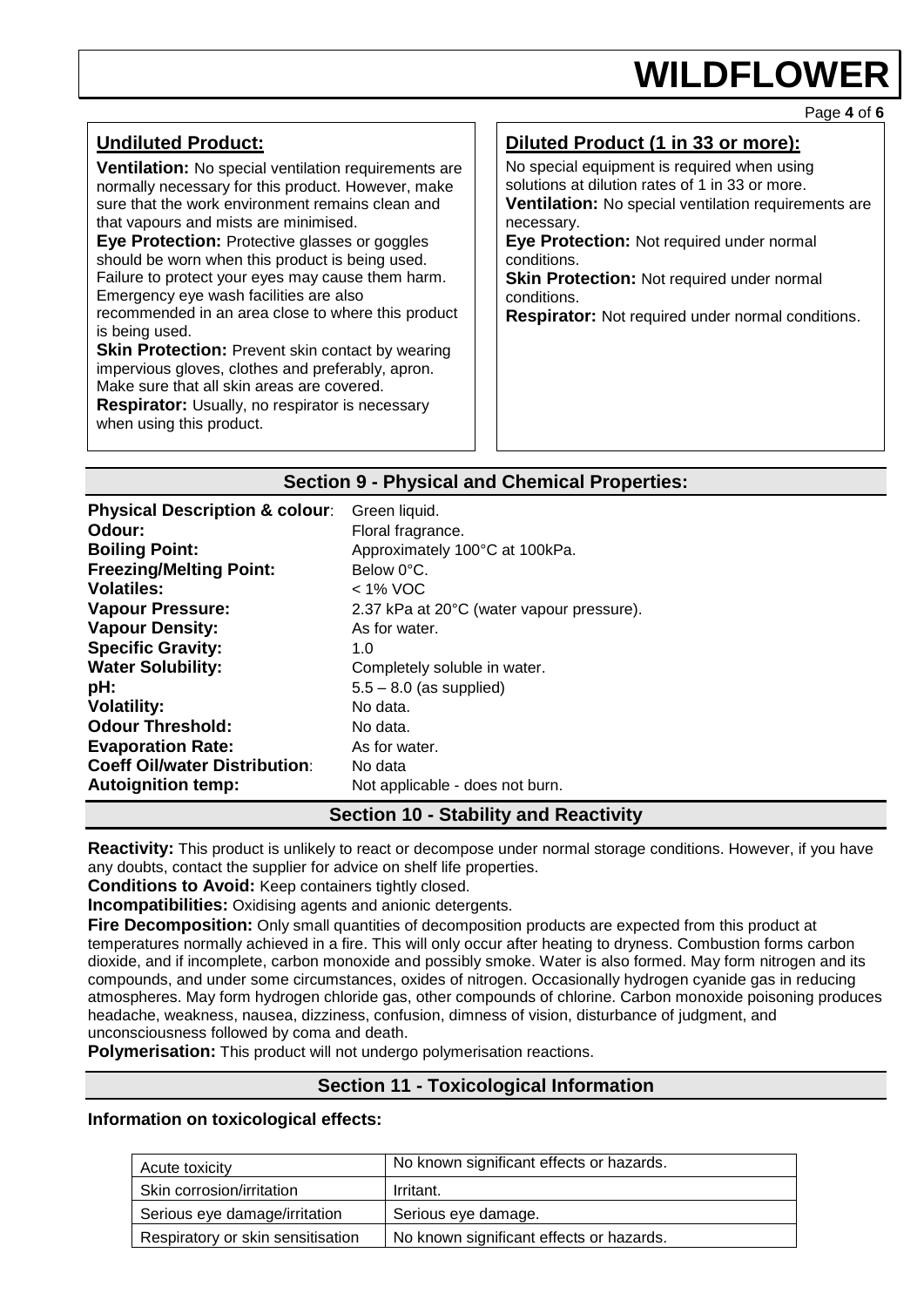## **WILDFLOWEI**

Page **5** of **6**

| Germ cell mutagenicity                                      | No known significant effects or hazards. |
|-------------------------------------------------------------|------------------------------------------|
| Carcinogenicity                                             | No known significant effects or hazards. |
| Reproductive toxicity                                       | No known significant effects or hazards. |
| Specific target organ toxicity<br>(STOT)- single exposure   | No known significant effects or hazards. |
| Specific target organ toxicity<br>(STOT)- repeated exposure | No known significant effects or hazards. |
| Aspiration hazard                                           | No known significant effects or hazards. |

### **Classification of Hazardous Ingredients**

| Ingredient:                     | <b>Health effects:</b>                                                                  |  |
|---------------------------------|-----------------------------------------------------------------------------------------|--|
| Benzalkonium Chloride           | Skin corrosion and severe eye damage. Harmful if swallowed and in contact with<br>skin. |  |
| Nonionic detergents             | Skin irritation and severe eye damage. Harmful if swallowed.                            |  |
| <b>Potential Health Effects</b> |                                                                                         |  |

### **Inhalation:**

**Short Term Exposure:** Available data indicates that this product is not harmful. However product may be mildly irritating, although unlikely to cause anything more than mild transient discomfort.

**Long Term Exposure:** No data for health effects associated with long term inhalation.

### **Skin Contact:**

**Short Term Exposure:** This product is a skin irritant. Symptoms may include itchiness and reddening of contacted skin. Other symptoms may also become evident, but if treated promptly, all should disappear once exposure has ceased.

**Long Term Exposure:** No data for health effects associated with long term skin exposure.

### **Eye Contact:**

**Short Term Exposure:** This product is damaging to the eyes. Symptoms may include stinging and reddening of eyes and watering which may become copious. Other symptoms may also become evident. If exposure is brief, symptoms should disappear once exposure has ceased. However, lengthy exposure or delayed treatment may cause permanent damage.

**Long Term Exposure:** No data for health effects associated with long term eye exposure.

### **Ingestion:**

**Short Term Exposure:** Significant oral exposure is considered to be unlikely. However, this product is an oral irritant. Symptoms may include burning sensation and reddening of skin in mouth and throat. Other symptoms may also become evident, but all should disappear once exposure has ceased.

**Long Term Exposure:** No data for health effects associated with long term ingestion.

### **Carcinogen Status:**

**SWA:** No significant ingredient is classified as carcinogenic by SWA.

**NTP:** No significant ingredient is classified as carcinogenic by NTP.

**IARC:** No significant ingredient is classified as carcinogenic by IARC.

### **Section 12 - Ecological Information**

Toxic to aquatic life. Harmful to aquatic life with long lasting effects.

### **Section 13 - Disposal Considerations**

**Disposal:** Containers should be emptied as completely as practical before disposal. If possible, recycle product and containers either in-house or send to recycle company. If this is not practical, send to a commercial waste disposal site.

### **Section 14 - Transport Information**

**UN Number:** This product is not classified as a Dangerous Good by ADG, IATA or IMDG/IMSBC criteria. No special transport conditions are necessary unless required by other regulations.